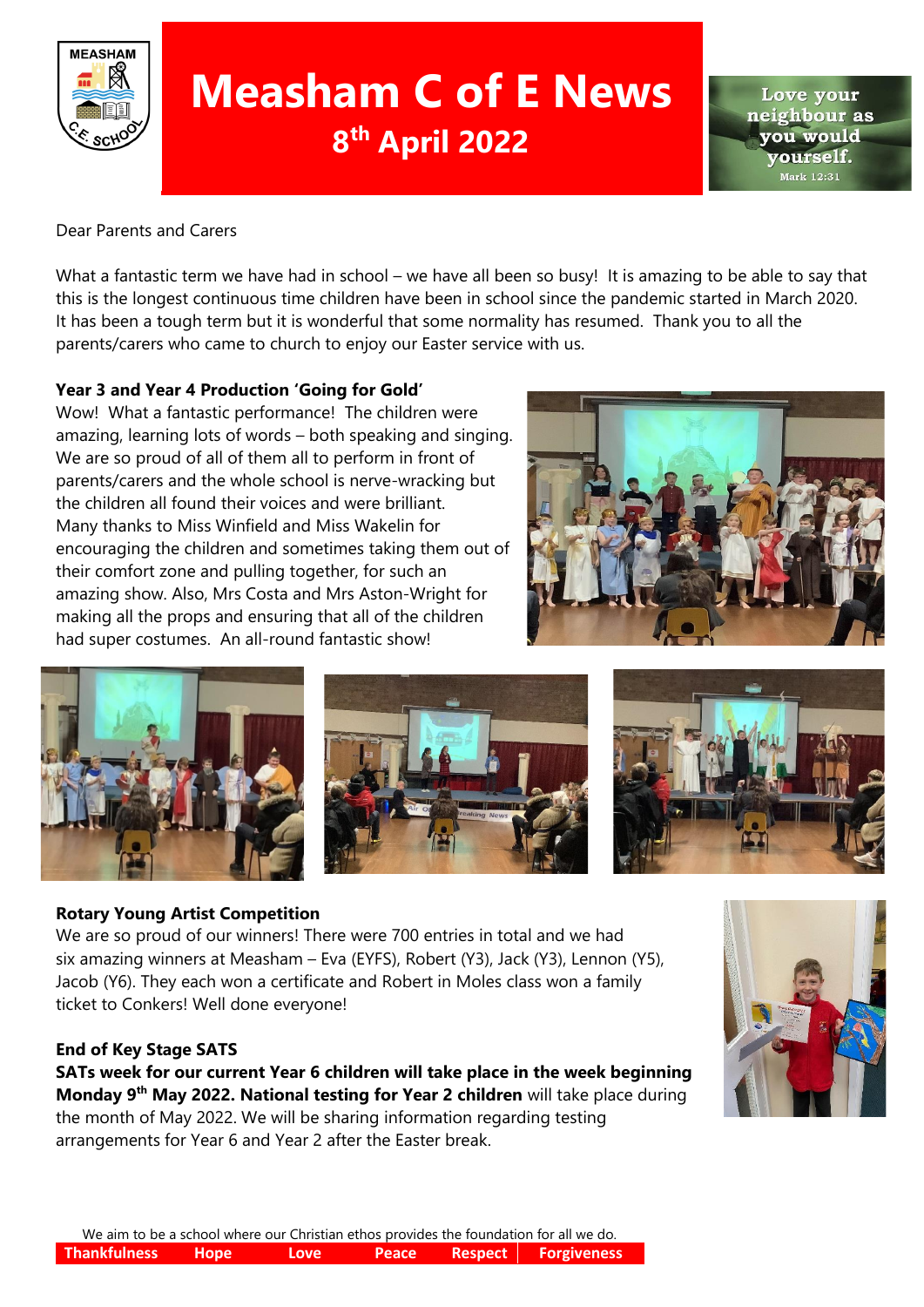#### **Easter egg competitions and Easter bonnets**

Thank you to all those parents who supported their children to 'get creative' and enter into the Easter egg competition. We had a huge number of entries and it was really tough to choose winners.

EYFS and Pre-School had a little parade through assembly today to show all of the older children and staff their wonderful Easter bonnet creations. There were lots of aaaahhh's!!!





## **Sporting events and achievements**

Lots of children have been busy in sporting activities this term.

- A win and a loss in the Y4/5 football team so far in our group.
	- Two more matches after Easter
- Y3/4 lost in the semi-finals in the hockey competition





- Y5/6 lost in the quarter-finals in the hockey competition
- Harry and Jacob came  $11<sup>th</sup>$  out of 293 pairs in the Y6 Orienteering competition
- Y3, Y4, Y5 & Y6 enjoyed 6 weeks of cricket coaching with Angus from Leicestershire County Cricket





### **Warning zone**

Year 6 had a fantastic day at the Warning Zone, learning all about safety and the dangers in different scenarios. This was followed in the afternoon by looking at online and internet safety. The class had a great day and came back full of information and ideas - a truly valuable experience for all.